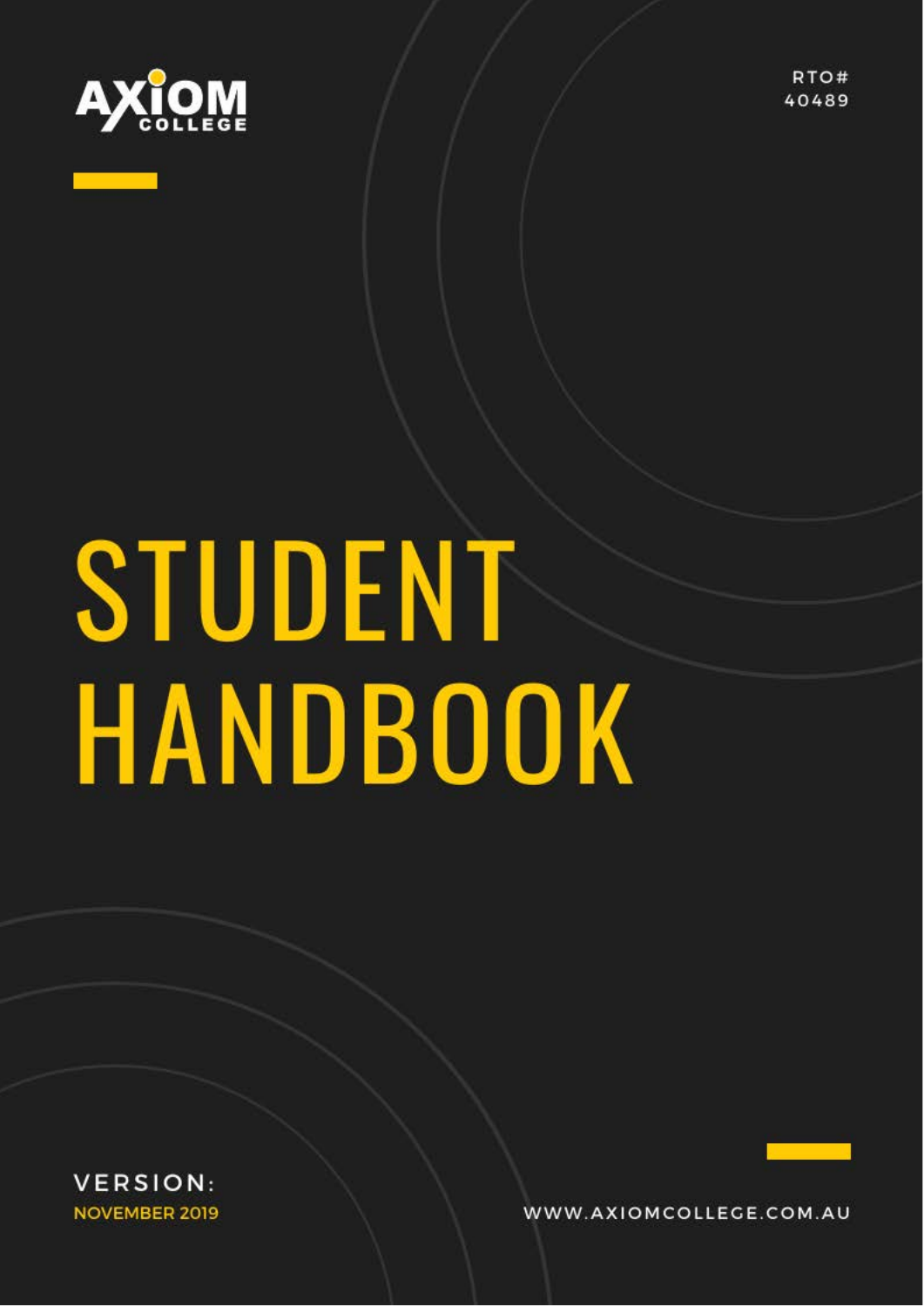| <b>CONTENTS</b> |  |
|-----------------|--|
|                 |  |
|                 |  |
|                 |  |
|                 |  |
|                 |  |
|                 |  |
|                 |  |
|                 |  |
|                 |  |
|                 |  |
|                 |  |
|                 |  |
|                 |  |
|                 |  |
|                 |  |
|                 |  |
|                 |  |
|                 |  |
|                 |  |
|                 |  |
|                 |  |
|                 |  |
|                 |  |
|                 |  |
|                 |  |
|                 |  |
|                 |  |
|                 |  |
|                 |  |
|                 |  |
|                 |  |
|                 |  |
|                 |  |
|                 |  |
|                 |  |
|                 |  |
|                 |  |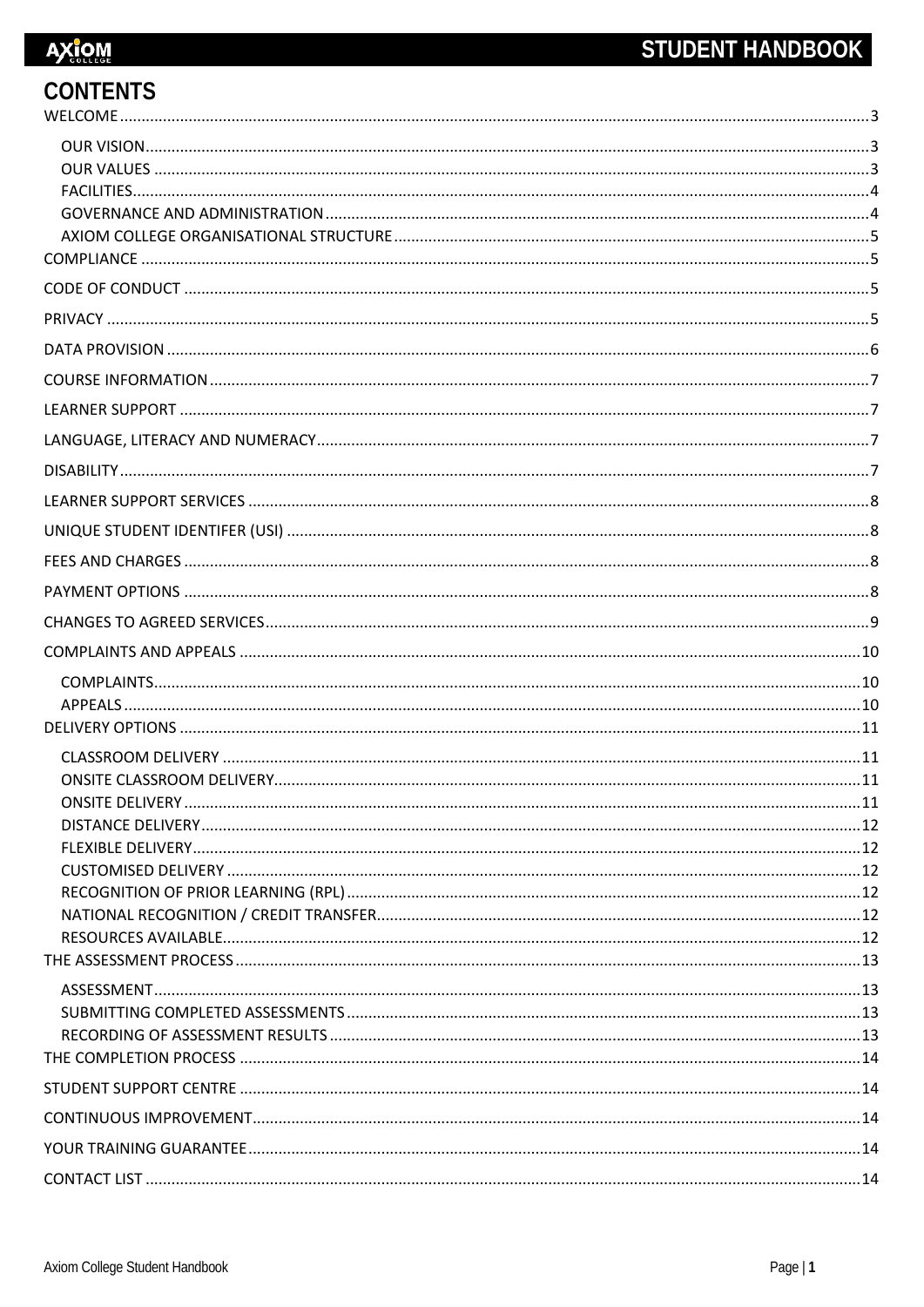### **Handbook Disclaimer**

The Student Handbook contains information that is correct at the time of printing. Changes to legislation and or Axiom College's Training policy may impact on the currency of the information included. Axiom College reserves the right to vary and update information without notice. You are advised to seek any changed information and/or updates by contacting Axiom College.

This handbook has been prepared as a resource to assist students to understand their obligations and also those of Axiom College. Please carefully read through the information contained in this guide. All students need to read, understand, be familiar with, and follow the policies and procedures outlined in this handbook.

Any queries can be directed to: Axiom College PO BOX 1041 18 Mayneview St, Milton, QLD, 4064 support@axiomcollege.com.au 1800 029 466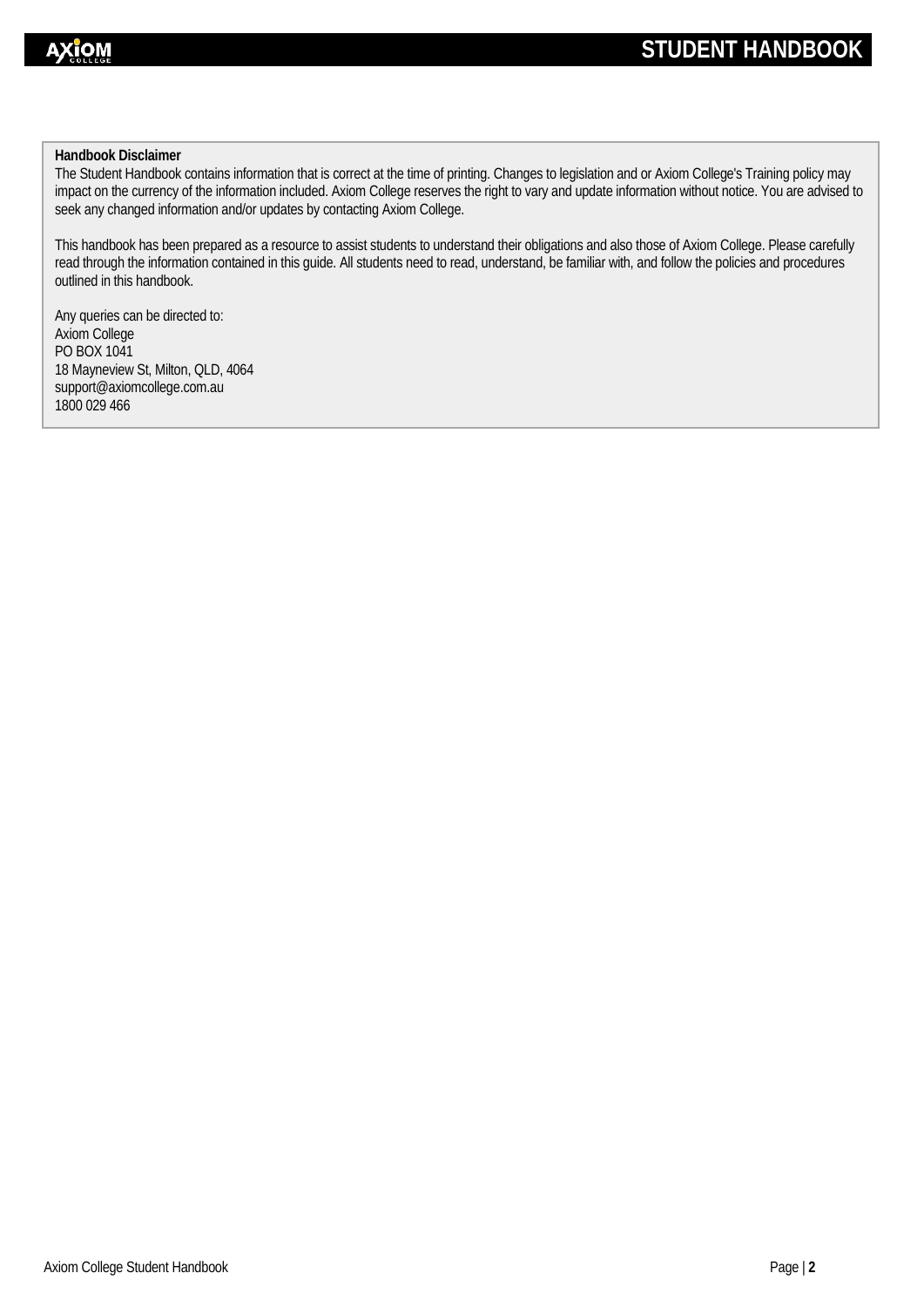# **STUDENT HANDBOOK**



# <span id="page-3-0"></span>**WELCOME**

Thank you for choosing to study with Axiom College Since 1994, Axiom College has provided quality training outcomes that are current, flexible and convenient.

Our collection of nationally recognised qualifications and courses are designed to provide you with the best training to meet today's tough industry expectations.

During your time with Axiom College you can expect the following:

- unique and flexible approach to training
- professional and highly competent trainers and assessors
- industry quidance through our consultants and networks
- professional and friendly team
- strong customer focus
- quality based approach
- continuous professional development of all trainers and assessors and support staff

Axiom College is a registered training organisation (National Provider Number (80849) and as such we operate in compliance with the **Standards for Registered Training Organisations 2015 (The Standards).** For further information on Axiom College's Training Scope of registration go to **[www.training.gov.au](http://www.training.gov.au/)**

# **OUR VISION AND VALUES**

### <span id="page-3-1"></span>OUR VISION

To be a centre for learning where students are inspired to be the best they can be in their chosen field of study; where they are encouraged to develop their confidence and ability to achieve their vocational goals; and to gain the skills and commitment to have a positive outcome on the world.

### <span id="page-3-2"></span>OUR VALUES

Axiom college is a value-driven organisation, holding the following values:

- the customer comes first
- high standards of integrity respect for individuals
- continuous improvement • quality
- **innovation**
- We endeavour to provide high quality learning by:
	- listening to our students and stakeholders
	- providing you with ongoing access to professionally qualified staff who are specialists in their field
	- keeping up to date with the latest training methods, trends and technologies
	- keeping up to date with the latest industry trends and legislation
	- adopting a business approach to training
	- working in partnership with our learners to help them achieve their goals.
- bias for action
- building relationships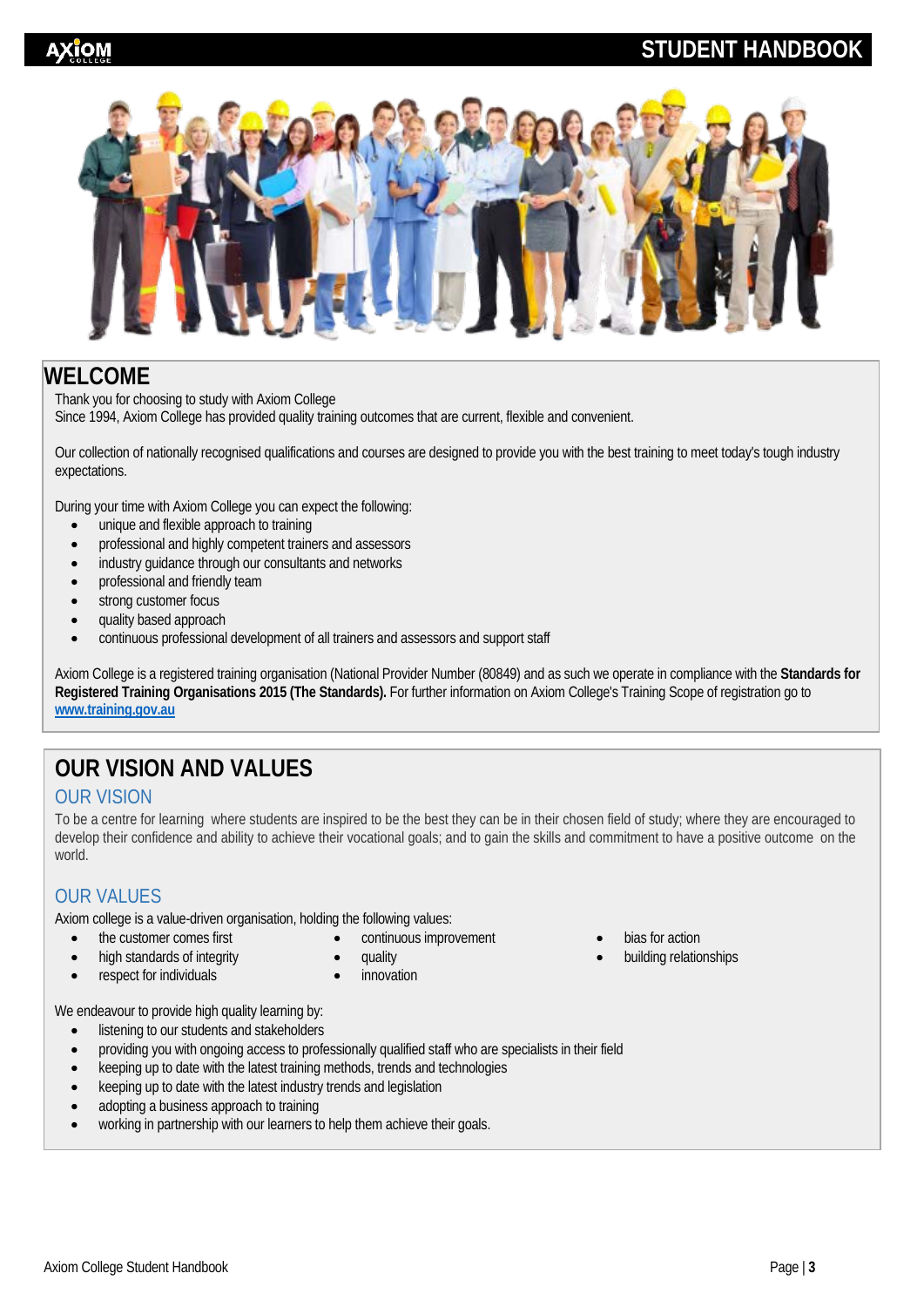# **STUDENT HANDBOOK**

# **ABOUT US**

As a Registered Training Organisation (RTO) we deliver **nationally recognised training** in the following industries;

- Agriculture, Horticulture and Conservation and Land Management
- Business Services
- **Community Services**
- **Construction**
- Property Services Cleaning
- **Financial Services**
- Foundation Skills
- Health
- Information and Communications Technology
- Manufacturing and Engineering
- Retail Services
- Tourism, Travel and Hospitality
- Transport and Logistics

In Australia, only Registered Training Organisations can issue nationally recognised qualifications.

### **Our RTO provider code is 40489**

Our office and training facilities are located at:

| Milton (Head Office) | Hervey Bay      | Mackay              |
|----------------------|-----------------|---------------------|
| 18 Mayneview St      | 4/59 Torquay Rd | 1/13 Wellington St, |
| Milton               | Pialba          | Mackay              |
| 35108000             | 4194 2622       | 35108085            |
|                      |                 |                     |



### <span id="page-4-0"></span>FACILITIES

Axiom College's head office is conveniently located at 18 Mayneview St, Milton, Queensland.

- At the Milton campus there are two (2) training rooms, which are resourced comfortably for groups of up to 25 students.
- The Mackay Campus has four (4) training rooms, which are resourced comfortably for groups of up to 20 students.
- The Hervey Bay campus has two (2) training rooms which are resourced comfortably for groups of up to 12 students.

All training rooms and facilities are available for hire 6 days a week. The prices for hiring our rooms is available on request.

### <span id="page-4-1"></span>GOVERNANCE AND ADMINISTRATION

Clause 7.1 of the Standards states that the RTO ensures its executive officers or high managerial agents:

- Are vested with sufficient authority to ensure the RTO complies with the RTO Standards at all time, and
- Meet each of the relevant criteria specified in the Fit and Proper Person requirements in Schedule 3.

To meet this requirement the Chief Executive Officer maintains RTO compliance through a systematic approach and ongoing continuous improvement.

The CEO is the legally responsible person and is accountable for the way in which the RTO operates. Responsibility for the day to day operation of the RTO rests with the Managing Director who regularly provides updates to the CEO and council through weekly meetings, fortnightly key personal meetings and bi-annual governance meetings.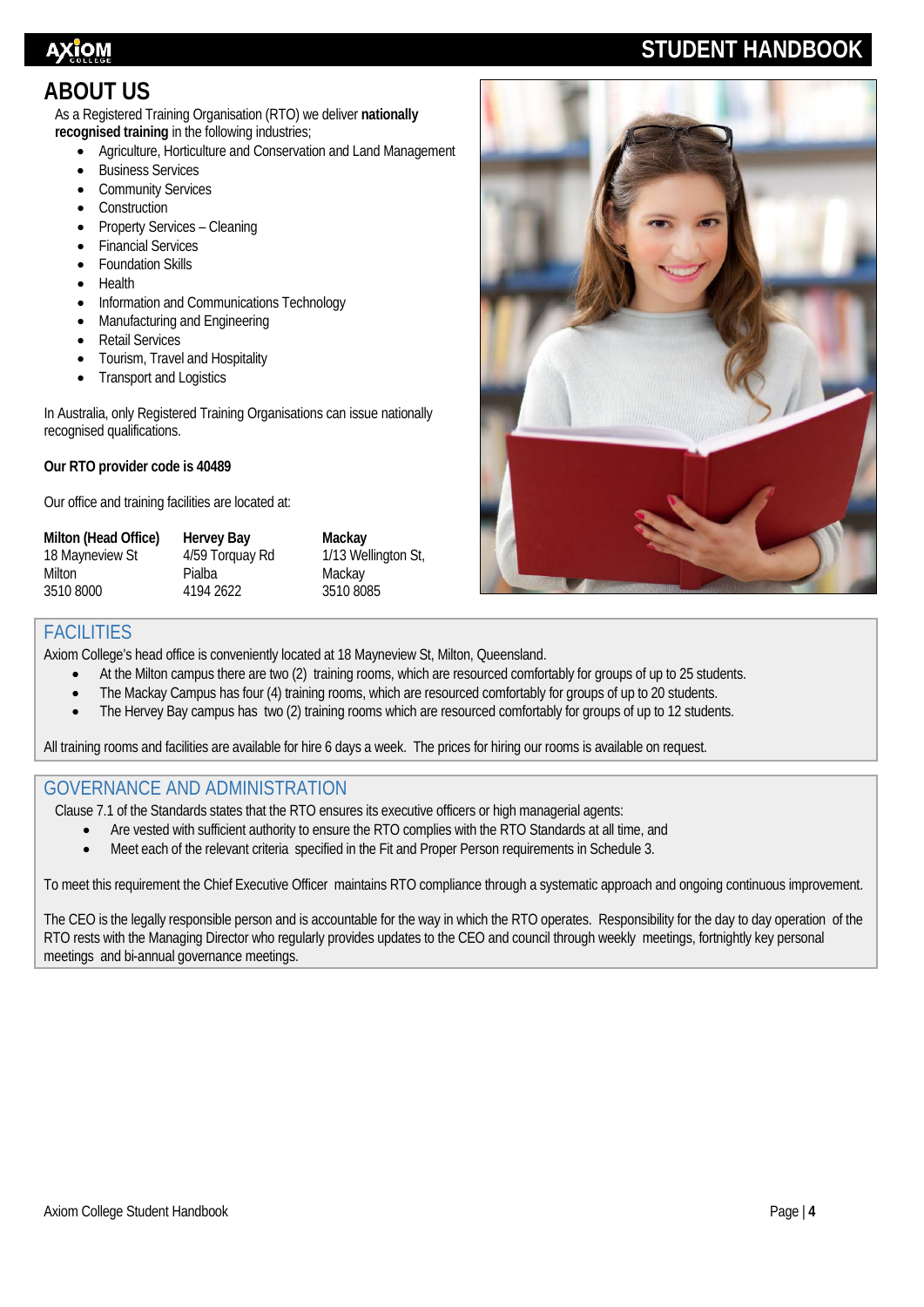### <span id="page-5-0"></span>AXIOM COLLEGE ORGANISATIONAL STRUCTURE



### <span id="page-5-1"></span>**COMPLIANCE**

Axiom College ensures that the highest standards are maintained in the provision of vocational education and training and professional development. Axiom College will ensure compliance with relevant policies, legal requirements, codes of practice and national standards, including commonwealth and state legislation that may affect training and assessment in the VET sector and business operations.

Axiom college is dedicated to following the provisions in the VET quality Framework.

More information about these regulations and legal frameworks can be found at:

- **[www.comlaw.gov.au](http://www.comlaw.gov.au/)** which is the Australian Government Website for Commonwealth Law, and
- **[www.desbt.qld.gov.au](http://www.desbt.qld.gov.au/)** which is the website for the regulator of Queensland's Vocational Education and training (VET) sector.

For further information about the legislation, codes and standards that have been identified as relevant to the operation of Axiom College as a Registered Training Organisation read the Legislative Requirements Policy.

# <span id="page-5-2"></span>**CODE OF CONDUCT**

High standards of professional conduct and student behaviour are central to the role of training and assessment. The Axiom College Training Codes of Conduct clarify the expectations of its trainer, assessors and students.

The purpose of the Code is to assist Axiom College to establish and promote the maintenance and improvement of standards of all training delivered by Axiom College

- **[Trainer Code of Conduct](http://www.axiomcollege.com.au/wp-content/uploads/2019/12/Trainer_Code_Of_Conduct_V3JUL19.pdf)**
- **[Student Code of Conduct](http://www.axiomcollege.com.au/wp-content/uploads/2019/12/Student_Code_Of_Conduct_V3JUL19.pdf)**

### <span id="page-5-3"></span>**PRIVACY**

Axiom College is committed to complying with its obligation under the Privacy act 1988, and the associated Australian Privacy Principles (APPs). Furthermore Axiom College is committed to safeguarding any confidential information obtained by the RTO, individuals or organisations acting on its behalf.

In doing so Axiom College will ensure:

- Information gathered for the express purpose of training and assessment matters will not be disclosed to a third party unless prior written consent is provided by the individual concerned, except that required by law;
- The secure storage of all records:
- The confidentiality of all information maintained on records.

For further information about our privacy requirements access the following policies:

• **[Axiom College Privacy Policy](http://www.axiomcollege.com.au/wp-content/uploads/2015/11/POL12-Privacy-Policy-v1-16Aug2012.pdf)**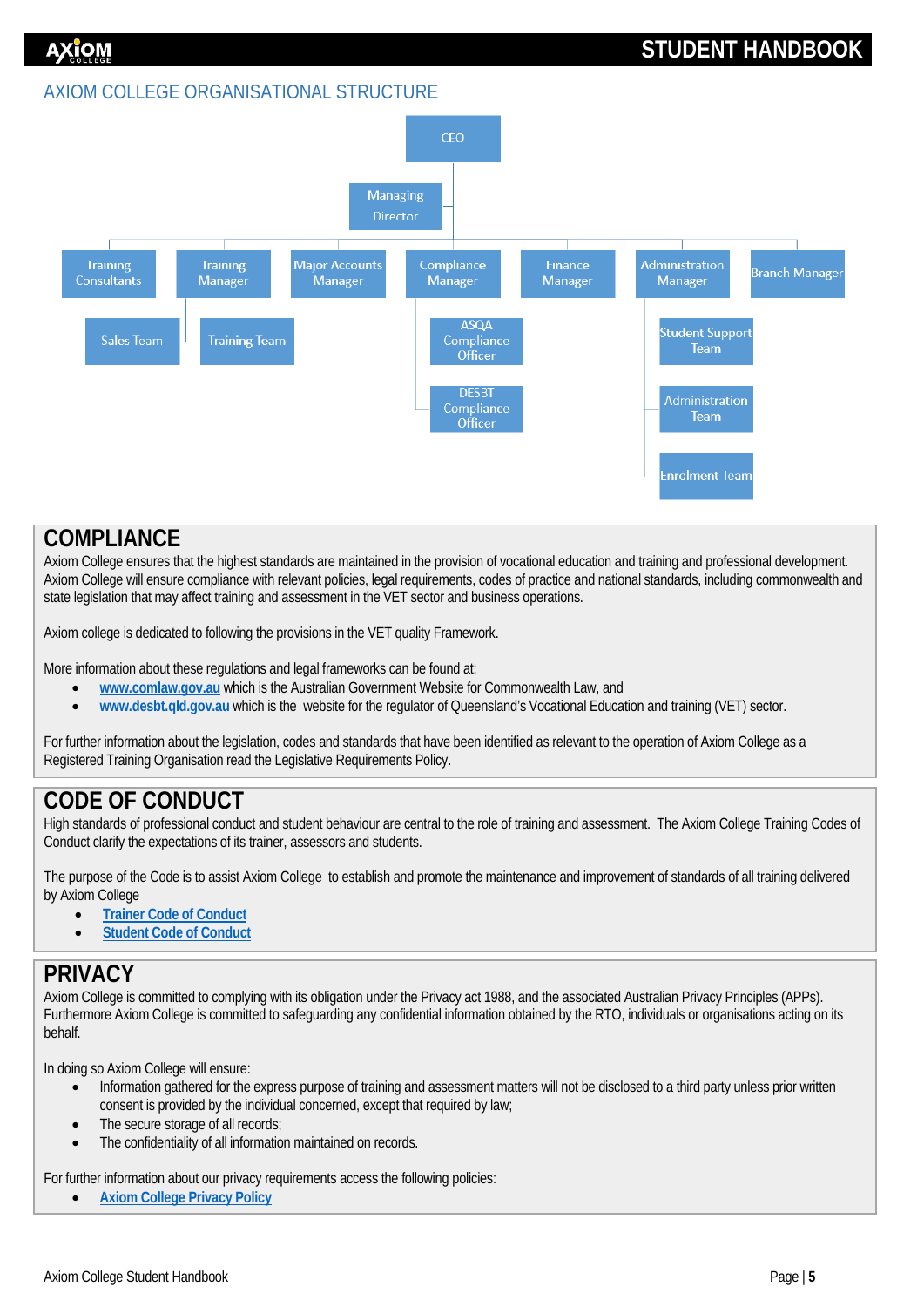# ΑΧἴΟΜ

# **STUDENT HANDBOOK**

# <span id="page-6-0"></span>**DATA PROVISION**

Under the Data Provision Requirements 2012, Axiom College is required to collect personal information about you and to disclose that personal information to the National Centre for Vocational Education Research Ltd (NCVER).

Your personal information (including the personal information contained on the enrolment form and your training activity data) may be used or disclosed by Axiom College for statistical, regulatory and research purposes.

Axiom College may disclose your personal information for these purposes to:

- Commonwealth and State or Territory government departments and authorised agencies; and
- NCVER

Personal information disclosed to NCVER may be used or disclosed by NCVER for the following purposes:

- Populating authenticated VET transcripts;
- Facilitating statistics and research relating to education, inducing surveys and data linkage;
- Pre-populating RTO student enrolment forms;
- Understanding how the VET market operates, for policy, workforce planning and consumer information; and
- Administering VET, including programme administration, regulation, monitoring and evaluation.

You may receive a student survey, which may be administered by a government department or an NCVER employee, agent or third party contractor or other authorised agencies. Please note you may opt out of the survey at the time of being contacted.

NCVER will collect, hold, use and disclose your personal information in accordance with the Privacy Act 1988, the National VET Data Policy and all NCVER policies and protocols (Including those published on NCVERS website at **[www.ncver.edu.au](http://www.ncver.edu.au/)**

Axiom College provides personal information to its contractors, who provide training with services to assist us with conducting our business. This includes our Student Management System (SMS), Learning Management System (LMS) and Customer Relationship Management System (CRM)

# **SCOPE OF SERVICES**

Axiom College offers a wide range of services;

Training Services

- Short Courses accredited and non-accredited short courses
- Fee For Service Qualifications
- Government Funded Training Programs (Eligibility Requirements Apply)
	- o [User Choice](https://desbt.qld.gov.au/training/apprentices/about) Apprenticeships & Traineeships
		- o [VET in Schools -](https://desbt.qld.gov.au/training/providers/funded/vetis) VETiS
	- o [Certificate 3 Guarantee](https://desbt.qld.gov.au/training/training-careers/incentives/certificate3/faq)
	- o [Higher Level Skills](https://desbt.qld.gov.au/training/providers/funded/higher-level-skills)
	- o [Free Tafe for Year 12 graduates](https://desbt.qld.gov.au/training/providers/funded/free-tafe)
	- o [Skilling Queenslanders for Work](https://desbt.qld.gov.au/training/training-careers/incentives/sqw)

### Other Services

- Assessment Services Only Including Recognition of Prior Learning (RPL)
- Room Hire, consulting and customised courses.

You can find more information relating to our course offerings and funding options at our websit[e www.axiomcollege.com.au](http://www.axiomcollege.com.au/)

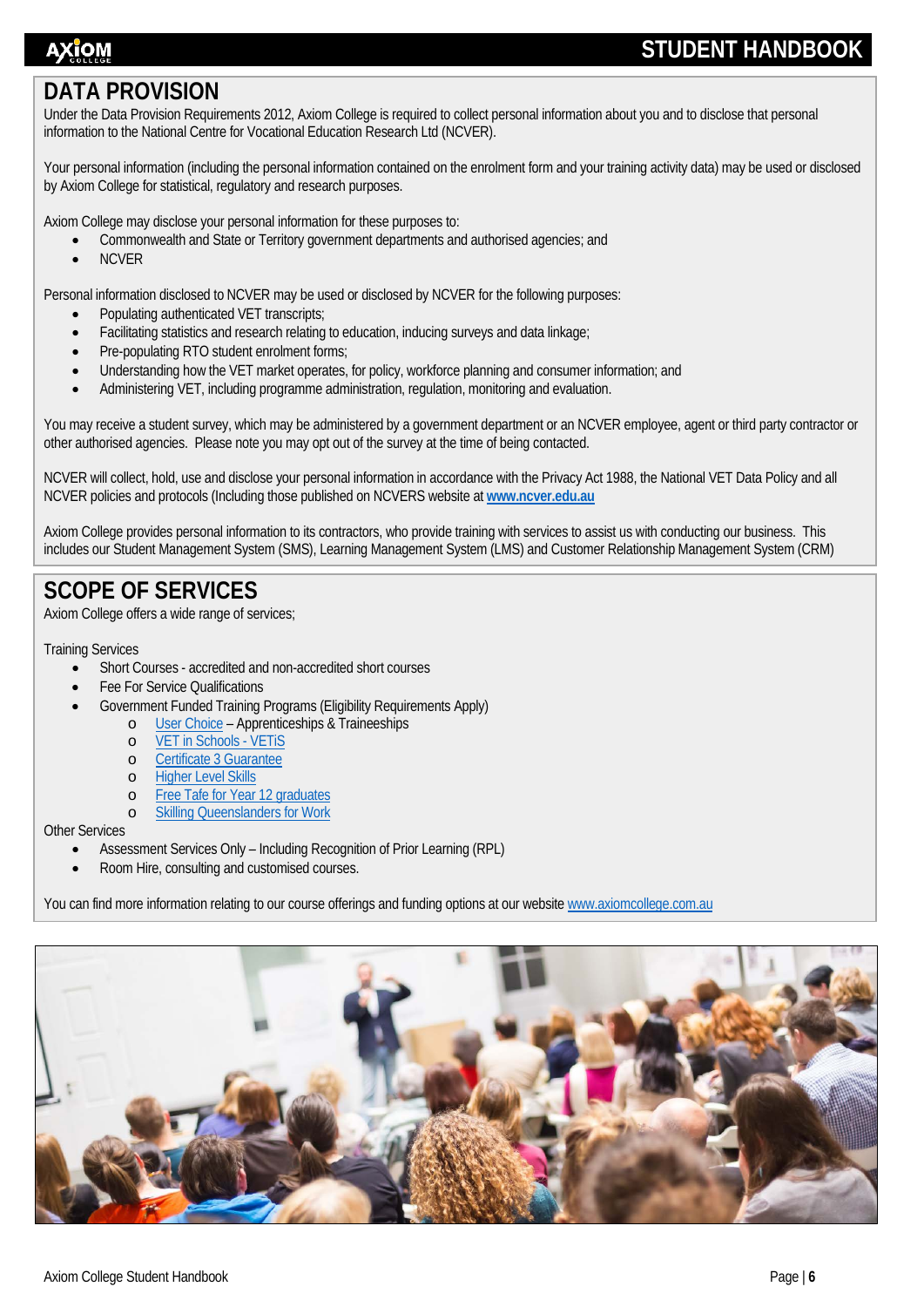# AXĭOM

# **STUDENT HANDBOOK**

# <span id="page-7-0"></span>**COURSE INFORMATION**

After enrolment, you will be given access to training materials in a digital format. If attending a face to face class you will be provided with hard copy resources.

A welcome email will be sent with log-in details (where applicable) so you can access Axiom College's eLearning portal.

- You will have access to:
	- Student Handbook
	- Axiom College's Policies and Procedures
	- Your learning resources and assessments • Student Assessment Template and instructions
	-
	- Student Portal user quide • Axiom style guide for assessments
	-

# <span id="page-7-1"></span>**LEARNER SUPPORT**

Learner Support is provided by trainers and assessors, administration and management staff. This service helps to identify learners who require additional support and will ensure appropriate interventions are implemented to enable a learner to successfully progress their studies.

Our **Student Support Policy** details how we facilitate this on an ongoing basis.

# <span id="page-7-2"></span>**LANGUAGE, LITERACY AND NUMERACY**

It is vital that all Axiom College students possess the language, literacy and numeracy (LLN) Skills to read, understand and apply what they learn.

- Axiom College has adopted the policy that a Language, Literacy and Numeracy screening will be carried out on all students enrolled in a traineeship, apprenticeship or government funded program, for the purpose of identifying special learning needs. Where necessary and appropriate, reasonable adjustments will be made to methods of delivery and assessment processes to suit the needs of the individual, so that the student has a reasonable chance of success in their training.
- For students enrolled in fee-for-service qualifications or short courses, no formal LL&N assessment will be undertaken; however it is the responsibility of the trainer to ensure that they are conscious of individual learning needs, and will adapt their delivery and assessment methods to suit the needs of their students. Reasonable adjustments to the learning and assessment process will be undertaken by the trainer where necessary to assist students in successfully completing their course.
- Axiom College makes appropriate concessions for LLN issues of clients where these concessions do not compromise the requirement of the relevant training package and the integrity, equity and fairness of assessment.
- **Axiom College's Student Selection and Enrolment Policy** document and stipulate the requirements for meeting the fundamental LLN needs for learners to successfully progress through their courses.
- Advice is given to all students on the appropriate action if there is a need to update their LLN Skills or if support will be provided to them throughout their training.
- Axiom College's Language, Literacy and Numeracy assessment and process is in line with the **[Australian Core Skills Framework.](https://www.employment.gov.au/australian-core-skills-framework)**
- Assessment covers the five (5) core skills of learning, reading, writing, oral communication and numeracy.

For further information about our Language, Literacy and Numeracy requirements please access the following documents:

- **[Access and Equity Policy](http://www.axiomcollege.com.au/wp-content/uploads/2015/11/POL02-Access-and-Equity-Policy-v1-10Aug2012_0.pdf)**
- **Student Selection and Enrolment Policy**
- **[Language, Literacy and Numeracy Policy](http://www.axiomcollege.com.au/wp-content/uploads/2015/11/POL03-Language-Literacy-Policy-v1-10Aug2012_0.pdf)**

# <span id="page-7-3"></span>**DISABILITY**

Please advise us prior to enrolling for training if you have any physical or other impairments (e.g. English language, literacy or numeracy difficulties, dyslexia, etc.) which may adversely affect your ability to complete the selected training course. To assist with answering the disability question on the enrolment form access the **Disability [Supplement](http://www.axiomcollege.com.au/wp-content/uploads/2019/08/Enrolment_Disability_Supplement_V1_AUG_2019.pdf)** for more information.

Axiom College will provide support to those with special needs by:

- Discussing with the student at enrolment the support that will be required.
- Endeavouring to provide the support, or
- Referring the student to a source of support that will then provide a pathway into the selected course of study. For example, a student who presents with poor written skills when completing the application form or LLN Assessment will be advised about the requirements for the course they want to enrol into and advised to improve their written skills through further training at TAFE.
- Reasonable adjustment including use of assistive technology, providing education support, using alternative assessment methods, extra time to complete a course or assessment (reasonable adjustment – there are Commonwealth and State legislative requirement with which RTOs must comply, To find out more access the DEBST – [Reasonable adjustment in teaching.](https://desbt.qld.gov.au/__data/assets/pdf_file/0028/8299/reasonable-adjustment-for-web.pdf)
- Maintaining written records of outcomes and the actions taken for each individual student in the student management system, where reasonable adjustment is required.
- Ensuring that reasonable adjustment is provided while maintaining the fundamental components of course which cannot be removed without compromising the learning outcomes.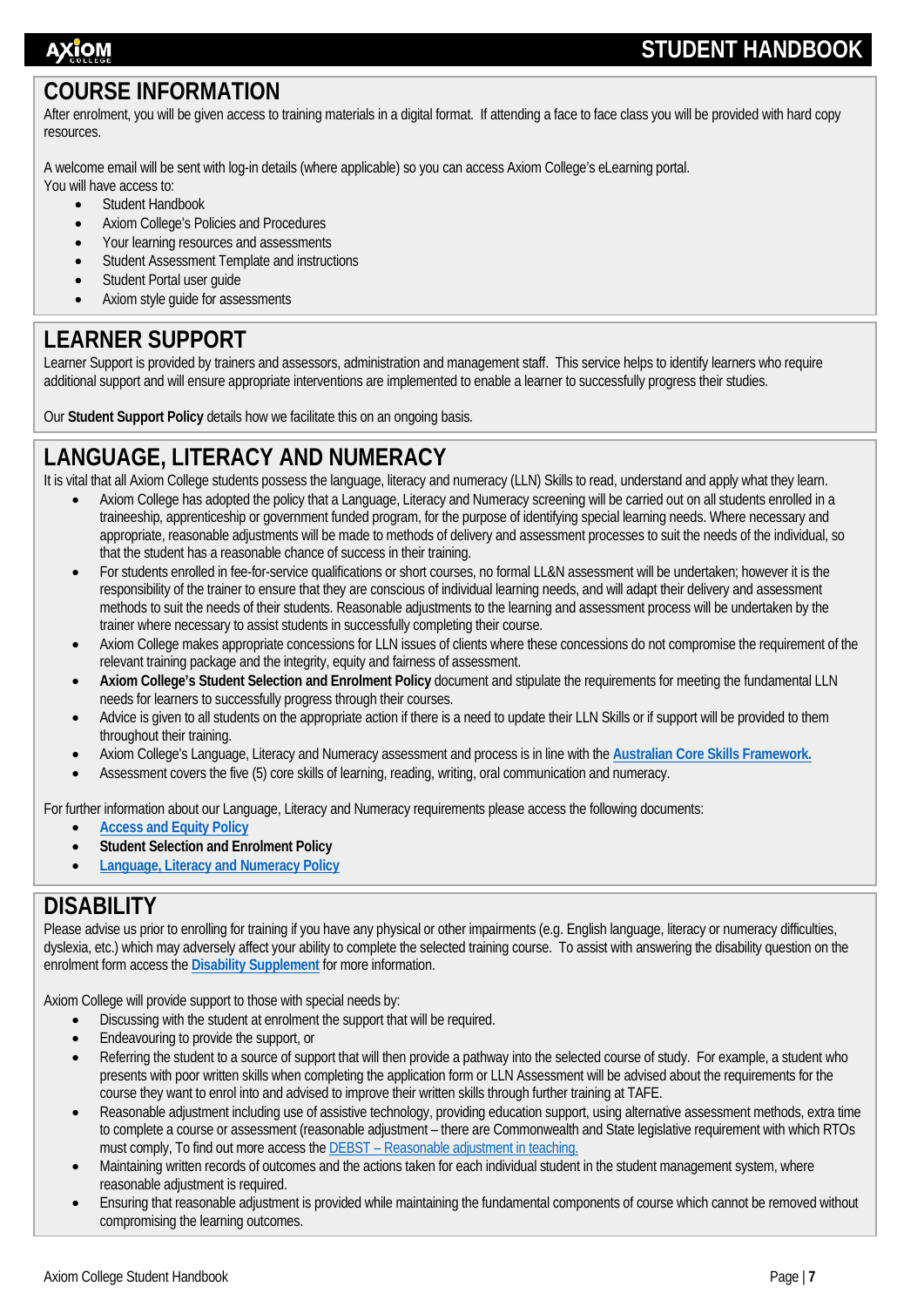# **STUDENT HANDBOOK**

# <span id="page-8-0"></span>**LEARNER SUPPORT SERVICES**

In the event students supports needs fall outside of the skills of the Axiom College Training Team we will refer the student to an appropriate support service to assist them to acquire the required skills.

Axiom College is at all times concerned for the welfare of its students. If you are experiencing difficulties and/or require counselling or personal support there are a number of professional organisation well equipped to offer services to help. Includes are:

• Lifeline: 13 11 14

[www.lifeline.org.au](http://www.lifeline.org.au/)

- Beyond Blue: 1300 22 4636 [www.beyondblue.org.au](http://www.beyondblue.org.au/)
- Salvation Army: 13 72 58 [www.salvos.org.au](http://www.salvos.org.au/)

# <span id="page-8-1"></span>**UNIQUE STUDENT IDENTIFER (USI)**

All students undertaking nationally recognised training require a USI in order to receive a qualification or Statement of Attainment. If you do not have a USI you will not receive you qualification or Statement.

Your USI will give you access to an online record of the training you have done since 1 January 2015. You will also be able to produce a comprehensive transcript of your training. This can be used when applying for a job, seeking a credit transfer or demonstrating pre-requisites when undertaking further training.

A USI must be provided by all students enrolling in accredited training as part of the enrolment process. The USI is stored in and verified via the Student Management System (SMS) in accordance with the student Identifiers Act 2014 and the Privacy Act 1988.

For more information and to register for a USI visit: **[www.usi.gov.au.](http://www.usi.gov.au/)** If you have trouble creating a USI follow the instructions to **[Create a USI](https://www.usi.gov.au/your-usi/create-usi)**.

For further information on our records, management requirements access our **[File Storage Policy and Procedure](http://www.axiomcollege.com.au/wp-content/uploads/2019/12/POL09-File-Storage-Policy-Procedure-v3-May-2019.pdf)**

# <span id="page-8-2"></span>**FEES AND CHARGES**

Axiom College is obliged to declare all of its fees and charges relating to your course prior to and at the time of enrolment.

Axiom College is committed to maintaining effective financial management process for fees and charges, refunds, and transfers in accordance with legislative and regulatory requirements, which include:

- Standards for Registered Training Organisations 2015
- GST (Goods and Services) ACT 1999
- Competition and Consumer Act 2010
- Fair Trading Act 2010

Our fees and charges policy and associated schedules cover:

- All relevant fee information including:
	- o Fees that must be paid to the RTO: and
	- o Payment terms and conditions including payment plans and refunds;
- The learners rights as a consumer, including but not limited to any statutory cooling-off period, if one applies;
- The learners rights to obtain a refund for services not provided by the RTO in the event that:
	- o Arrangement is terminated early; or
	- o The RTO fails to provide the agreed services.

At no stage will the student be charged for any additional fees that is not declared or available to the student prior to and a the time of enrolment.

# <span id="page-8-3"></span>**PAYMENT OPTIONS**

Payment of course fees can be made to Axiom College via the following methods:

- Credit Card
- Debit Card
- Electronic Funds Transfer
- Cash

For further information about our fees and charges policy and associated schedules please access the following:

- **[Fees and Charges Policy and Procedure](http://www.axiomcollege.com.au/wp-content/uploads/2019/12/POL11-Fees-and-Charges-Policy-and-Procedure-V5-FEB-2019.pdf)**
- **[Refund Policy and Procedure](http://www.axiomcollege.com.au/wp-content/uploads/2019/12/POL08-Refund-Policy-and-Procedure-V5-FEB-2019.pdf)**
- **[www.axiomcollege.com.au](http://www.axiomcollege.com.au/)**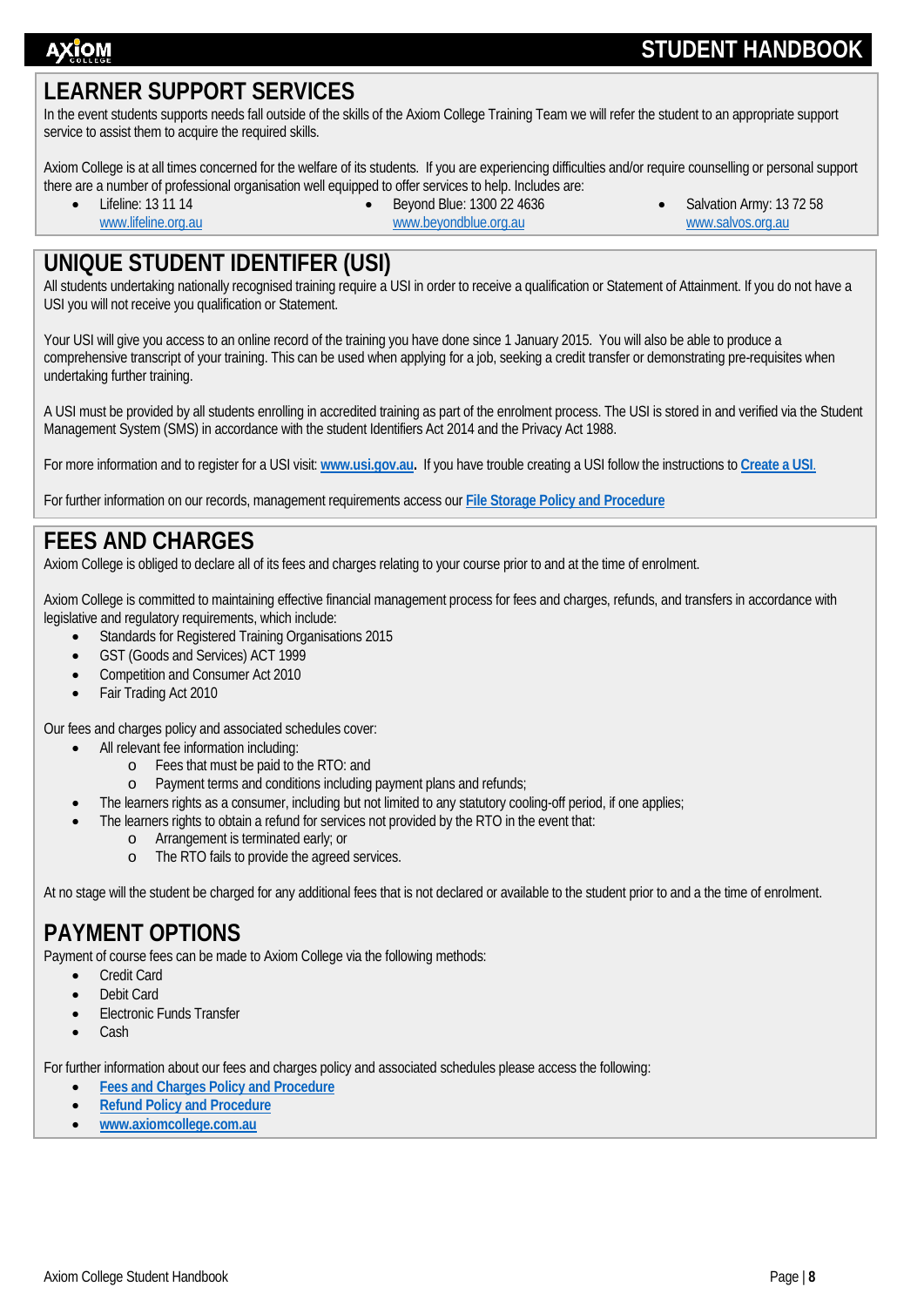# <span id="page-9-0"></span>**CHANGES TO AGREED SERVICES**

Axiom College agrees to provide services in accordance with the information provided to students at the time of their enrolment. There may be circumstances where this agreement cannot be met. In the unlikely event hat Axiom College is unable to deliver an agreed service the following process' will apply:

### **CHANGE OF LOCATION**

If we have to another venue the below process is to be followed

- Confirm details with new training venue
- Provide written notification to DESBT and ASQA if the RTO has moved permanently to these premises.
- Provide written confirmation (via email) to students as soon as possible including a map and information on parking
- Update marketing materials and website

### **REGISTRATION OF THE RTO HAS CEASED**

Registration of an RTO may cease if:

- The period of registration expires
- The RTO wishes to cease its operations
- The business is sold

**COURSE CANCELLATION**

If we have to cancel a course the below process will be followed

- Provide written notification (via email) to students as soon as possible.
- Provide alternative options for course attendance or refund of course fees in line with Axiom College's Refund Policy
- Update marketing materials and website
- There are grounds to cancel or suspend registration due to non-compliance with the Standards for Registered Training Organisations (RTOs) 2015
- In the event that the RTO wishes to cease its operation, ASQA must be notified using the 'Application to Withdraw Registration' process in ASQANET. Until ASQA has approved the application, the RTO will remain registered.
- In the event that the RTO has been sanctioned to cease operation the RTO must follow the 'Policy and Procedure for the Application of Sanctions'.
- In the even the business is sold the RTO must follow ASQAs Policy on Change of legal entity of a RTO 'Registration cannot be transferred, sold or otherwise assigned to another individual, legal entity or organisation. Registration is 'personal' to the legal entity that obtains it. It is not a transferable commodity or asset. A business may be bought or sold, but not the registration'
- Provide written notice (email) to all students that the RTO will no longer be operating, preferably with at least 30 days' notice, or as per the relevant ASQA requirements
- Axiom College will ensure that all student information is submitted in line with the Australian Vocational Education and Training Management Information Statistical Standard (AVETMISS) reporting requirements.
- Arrangements must be made for all current students to receive a copy of their student records including a statement of attainment for any units of competency completed.
- Axiom College will assist all enrolled students to find a training place with another registered training provider.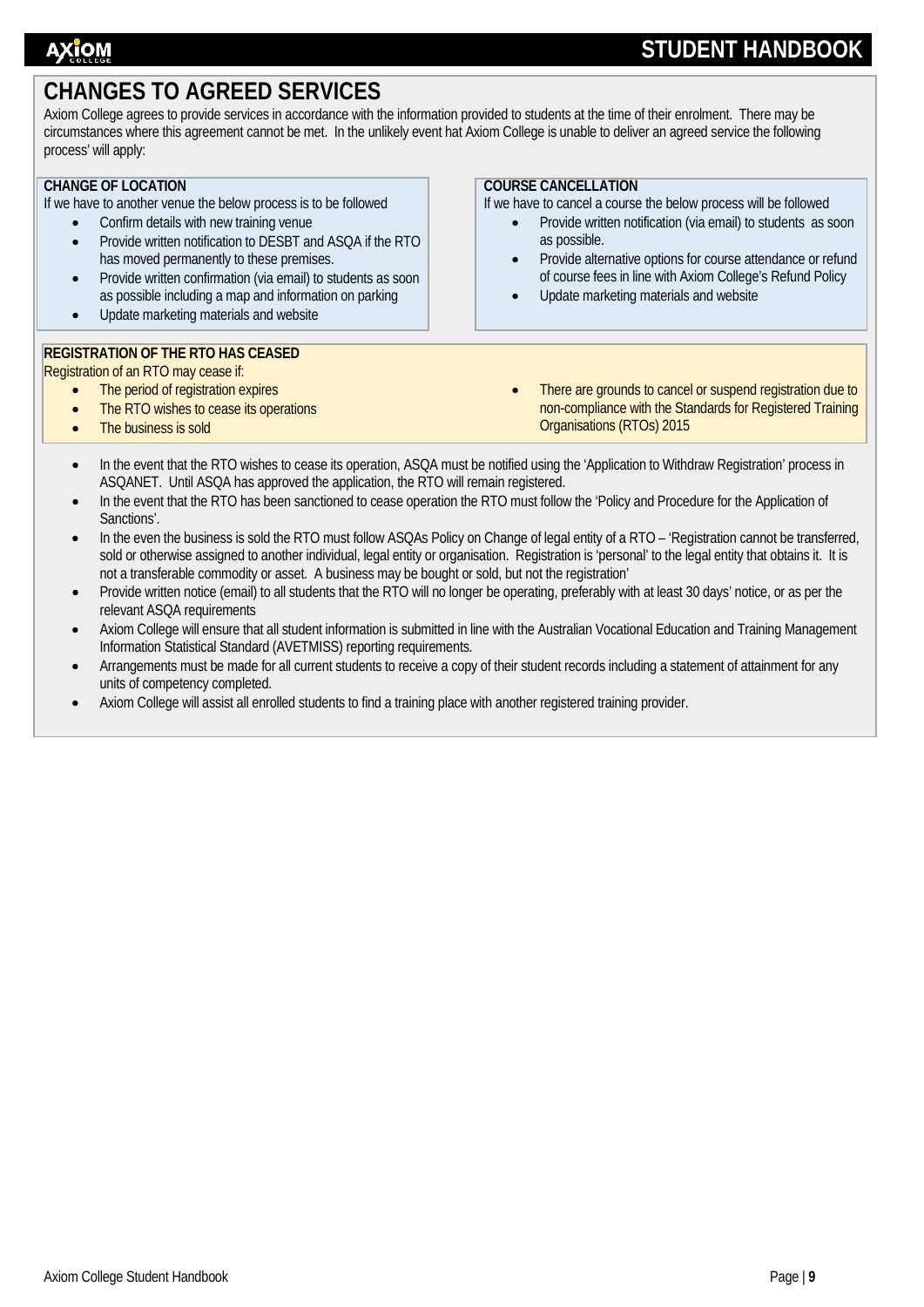# <span id="page-10-0"></span>**COMPLAINTS AND APPEALS**

### <span id="page-10-1"></span>COMPLAINTS

Axiom College acknowledges a student's right to lodge a complaint or grievance when they are dissatisfied with the training and /or assessment services that they have been provided by Axiom College.

Axiom College will ensure that students have access to a fair and equitable process for handling complaints or grievances according to the principles of natural justice.

In doing so, Axiom College will:

- have written procedures in place for collecting and dealing with complaints/grievances in a constructive and timely manner;
- ensure that these procedures are communicated to all staff, consultants and students;
- ensure that all necessary procedures, relevant documentation and resources are in place to enable students to submit a complaint or grievance;
- ensure that each complaint/grievance and its outcome is recorded in writing; and
- ensure that complaints and grievances and their outcomes are fed into continuous improvement initiatives.

### **Processing complaints or grievances**

The processes available to resolve complaints or grievances are – conciliation and investigation. Axiom College will aim to finalise the complaint to the satisfaction of the complainant within a reasonable timeframe, which will vary according to the nature of the complaint and the process to finalise it. Where it is likely that more than 60 calendar days will be required to process and finalise the complaint, Axiom College will inform the complainant in writing that more than 60 calendar days are required and the reasons why. Axiom College will then regularly (weekly) update the complainant on progress of the matter.

### <span id="page-10-2"></span>APPEALS

An appeals and reassessment process is an integral part of all training and assessment pathways leading to a Qualification or Statement of Attainment within the Australian Qualifications Framework (AQF).

Axiom College will ensure that students have access to a fair and equitable process for dealing with appeals against assessment decisions and will provide an avenue for students to appeal against decisions which affect their progress.

Students have the right to lodge an appeal against an assessment decision if they feel they were unfairly treated or dealt with during an assessment and where they feel the assessment decision is incorrect and they have grounds for an appeal.

Every effort is made to settle the appeal to both the appellant's and Axiom College's satisfaction. Should this not be possible then a suitably qualified independent assessor may be asked to make an independent assessment. Axiom College will bear any costs associated with this process.

In its handling of appeals, Axiom College will:

- have written procedures in place for collecting and dealing with appeals in a constructive and timely manner;
- ensure that these procedures are communicated to all staff, consultants and students;
- ensure that all necessary procedures, relevant documentation and resources are in place to enable students to submit an appeal;
- ensure that each appeal and its outcome is recorded in writing;
- ensure that each appeal is heard by an independent person or panel; and
- ensure that each person has the opportunity to formally present his or her case;
- ensure each person is given a written statement of the appeal outcomes, including reasons for the decision.

### Processing appeals

Appeal durations will naturally vary dependent on the nature of the appeal. Axiom College will aim to conclude each appeal within 15 working days. Should more than 15 working days be required to process and finalise the appeal, the Compliance Manager will inform the appellant in writing of the delay and advise of the reason. The Compliance Manager will then regularly (weekly) update the appellant on the progress of the matter.

For copies of a complaints or appeals forms contact Axiom College and to find out more about our complaints and appeals process access the following policies:

- Complaints Policy and Procedure
- Appeals Policy and Procedure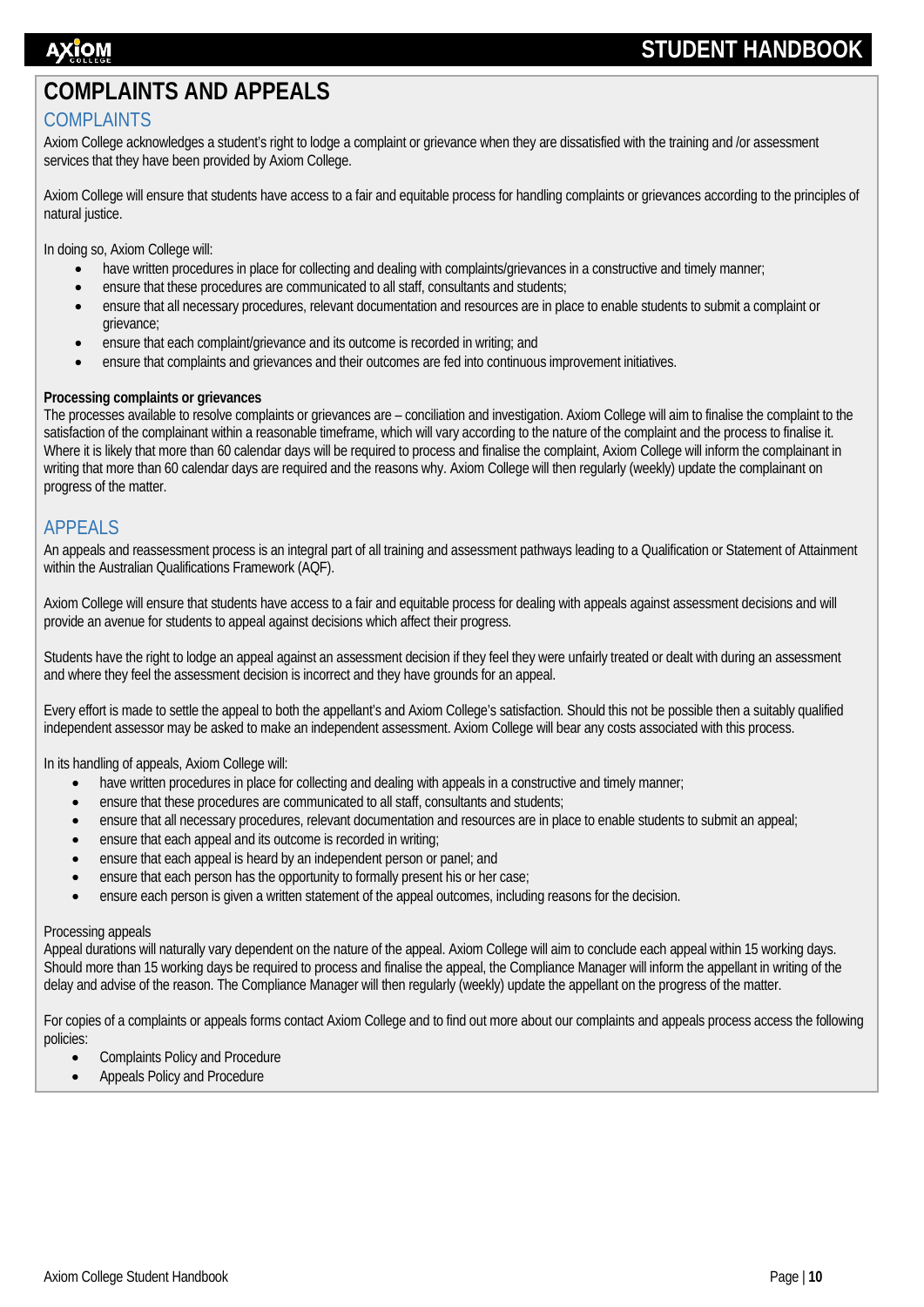# <span id="page-11-0"></span>**DELIVERY OPTIONS**

Axiom College strives to provide industry relevant training which fits the needs of learners and employers. We are pleased to offer training via several different delivery methods, including;

- Scheduled classroom delivery.
- Scheduled on-site delivery at the workplace.
- Distance education methods, which may include traditional correspondence or web-based.
	- Blended flexible delivery, which uses a range of delivery modes:
		- o Distance education methods
		- o Self-paced and self-directed learning
		- o Scheduled Classes<br>o Work-based
		- Work-based

Axiom College can also offer:

- Customised programs
- Training that can be delivered during our outside work hours.

For more information relating to delivery options are available for specific courses please visit **[www.axiomcollege.com.au](http://www.axiomcollege.com.au/)**

## <span id="page-11-1"></span>CLASSROOM DELIVERY

Classroom delivery is where a learner will attend training in a classroom environment.

- This classroom training may run at the RTO's premises, in a classroom environment or other training venue.
- Students will be provided with a detailed schedule at the commencement of their course
- Classes usually run from 9am until 3pm, however this may vary.
- A qualified Axiom College Trainer leads the class step by step through the unit of competency.
- The class environment is interactive with the student encouraged to participate and ask questions.
- Students are provided with learning resources at commencement of their training and are encouraged to undertake self-paced learner tasks to assist with gaining knowledge and consolidating the learning process.
- Axiom College will supply all resources required to deliver training, provide simulation and undertake role plays or practical activities.
- Questions testing knowledge and practical tasks/scenarios testing skills of the assessment are normally completed in the class environment.
- In some cases a project may be taken away to be completed in the students time within a specified timeframe (usually two weeks).
- If the student is employed supervisors / Mentors are encouraged to contribute and mentor the student to complete the project.
- Some units do require a mandatory Vocational Placement to be successfully completed, the student is notified upfront during the enrolment process if the qualification they are enrolling into requires placement and the procedures relating to that.
- For qualifications requiring work placement, Axiom College provides the students with a handout regarding placement that is to be completed and returned to Axiom College, this document also includes the log book where the student notates the hours and tasks undertaken during placement.

### <span id="page-11-2"></span>ONSITE CLASSROOM DELIVERY

- Onsite *Class* delivery is similar to an Axiom campus classroom delivery however; the classes are conducted at the student or employers specified premises.
- Onsite classes usually consist of a group (a minimum of 5 students attending the class at the same time) of students from the same employer. *This method of delivery should be approved by the Axiom College General Manager.*

### <span id="page-11-3"></span>ONSITE DELIVERY

- In onsite delivery, the method is more self-paced and work-based learner centred. The student is provided with essential learning materials, exercise files (where applicable) and assessments for the student to work through at their own pace.
- Learners are encouraged to research information available from their workplace and other reasonable sources. The trainer supports the student, provides coaching, guidance and mentoring through the unit, and explains the assessment requirements thoroughly.
- If employed workplace supervisors are required to provide resources, suitable task and approved suitably qualified supervision to help develop the learner's skills and relate these tasks to the workplace and encourage them to complete all assessment items. Axiom College for all Apprenticeships and Traineeships conducts an in-depth Employer Resource Assessment to ensure the workplace has all the requirements for the student to be successful.
- For qualifications requiring work placement, Axiom College provides the students with a handout regarding placement that is to be completed and returned to Axiom College, this document also includes the logbook where the student notates the hours and tasks undertaken during placement.
- Students are encouraged to contact the Student Support Centre during business hours when assistance is required.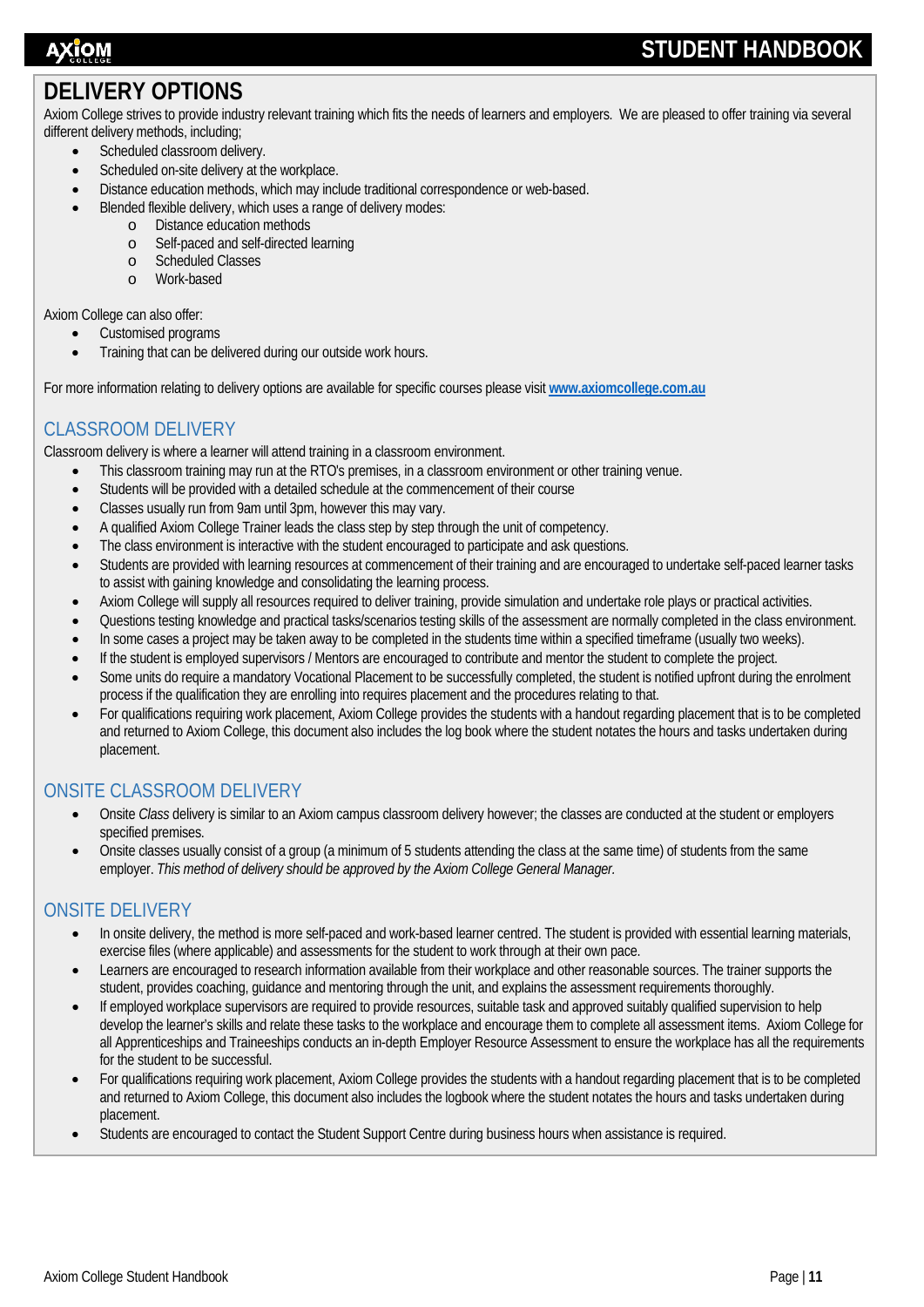# AXĭOM

# **STUDENT HANDBOOK**

### <span id="page-12-0"></span>DISTANCE DELIVERY

Distance delivery encompasses a range of methodologies and technologies which need to be fully understood before commencing in the course, so you know what to expect.

### HARD COPY

- Traditional correspondence methods using manuals/texts and working through courseware and completing activities and assessments.
- Assessments are submitted for marking via mail or email

ONLINE STUDENT PORTAL

- Students are provided a log-in and password to their online student where they will have access to learning resources, assessments and important documents.
- Units where specified follow an order of progression that the student's will follow, this is clearly marked with which units are currently available for the student to commence work on. Once unit is submitted, the next unit will unlock.
- Assessments are downloaded and submitted through the portal for marking.
- To be successful it is essential that the learner is proactive with their learning and utilise the support services Axiom College provides. It is the most difficult form of delivery for some people, but preferred by others given its flexibility. Participants need to understand that they are the driver of their learning.
- The student would work their way through the program and be given direction and support by their trainer. The trainer is available for contact to assist the learner with activities and other questions via email or telephone.
- Students are encouraged to call the Student Support Centre on 1800 029 466 and arrange to speak to a trainer if they have any questions. An email can be sent to the Student Support Centre vi[a support@axiomcollege.com.au](mailto:support@axiomcollege.com.au) who will respond within 2-3 work days (24-72 Hours)

### <span id="page-12-1"></span>FLEXIBLE DELIVERY

• Flexible delivery allows the student to undertake training using a variety of delivery methods, these can be discussed with an Axiom College Training Consultant during the enrolment process.

### <span id="page-12-2"></span>CUSTOMISED DELIVERY

Customised delivery means planning and creating training products and services tailored to the specific requirements of different clients. Business clients in particular are increasingly demanding workplace-oriented delivery and assessment solutions that:

- Fit with production and work schedules and support learning in context.
- Axiom College provides in-house training that is client specific using their processes and tools, and designed in ways to suit their needs.

### <span id="page-12-3"></span>RECOGNITION OF PRIOR LEARNING (RPL)

RPL provides an opportunity for you to have previously acquired skills formally recognised. RPL skills may have been acquired through practical work, life experience, or formal education. In order to have these skills recognised you need to be able to clearly define these skills and provide evidence of your experience and ability.

- This evidence may take the form of official certificate, demonstration of skill or previous work samples.
- All RPL applications should be submitted within four (4) weeks of course commencement.
- Please contact the Student Support Centre if you are considering applying for RPL.
- Your trainer/assessor will contact you within 2 weeks to issue discuss your application and assessment through RPL.
- To formally apply for RPL, you will be required to fill out the RPL Application Kit, submit evidence documentation and send by mail (registered mail recommended) or hand deliver to Axiom College, or to an Axiom College Representative
- **NB:** Any documentation submitted for RPL will not be returned to the applicant, please ensure that you send copies and not originals.

### <span id="page-12-4"></span>NATIONAL RECOGNITION / CREDIT TRANSFER

Axiom College recognises the AQF qualifications and Statements of Attainment issued by other Registered Training Organisations (RTO's).

- Students who have already acquired an officially recognised qualification or Statement of Attainment for one or more Units of Competency may apply for credit transfer for those units.
- Students who wish to gain credit for already acquired training must bring their Qualification, Statement/s of Attainment, Record of Results, or other relevant evidence to Axiom College to be evaluated and sighted as a true copy by an authorised Axiom College representative.
- Alternatively, a certified copy of any or all of these (as required) can be submitted to Axiom College.
- Students can also provide Axiom College with an up to date USI Transcript showing the Units of Competency for credit transfer.

### <span id="page-12-5"></span>RESOURCES AVAILABLE

A wide range of resources are available to assist you with the completion of units of competency. It is strongly recommended that you utilise at least some external resources or texts to supplement information required to complete tasks. Information is available from a number of sources including:

- If employed internal resources within your workplace e.g. Quality Assurance Manuals, Annual Reports, Workplace Health & Safety Policies.
- Industry publications specific to your area of study.
- Libraries Local, TAFE Colleges and Universities.
- The Internet Most Government Departments and regulatory bodies now maintain useful websites.
- Training Providers may maintain libraries of information available.
- Textbooks and Other Reference Materials such as computer manuals.
- In addition, Axiom College offer resources to assist both the supervisor and student.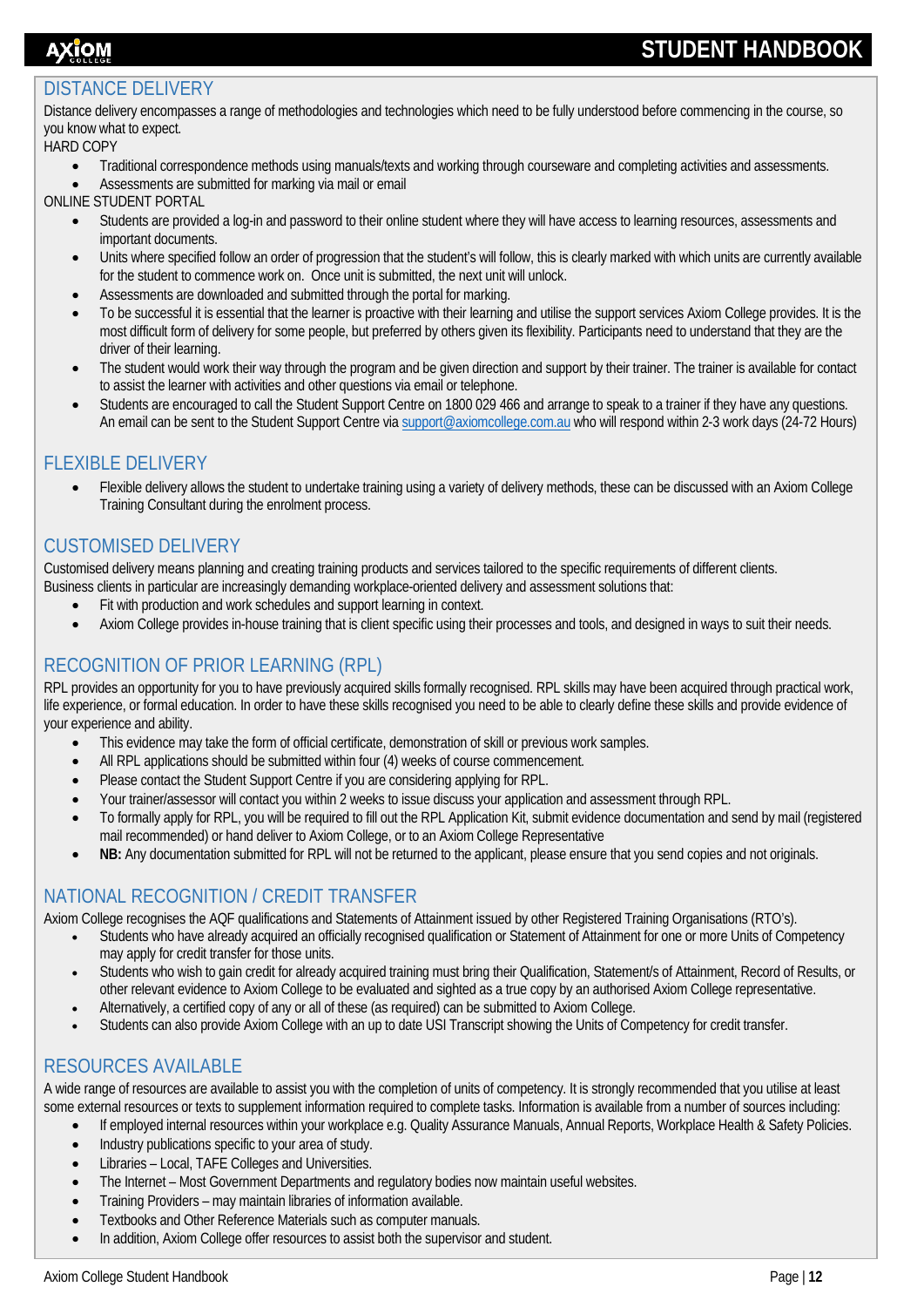# <span id="page-13-0"></span>**THE ASSESSMENT PROCESS**

### <span id="page-13-1"></span>ASSESSMENT

- Assessment will only be carried out for accredited training where a qualification or statement of attainment or licence may be issued on successful completion of a course.
- Assessment will be carried out on completion of learning in unit/s of competency, or under RPL processes to ascertain whether the participant can be deemed 'competent'.
- Assessment evidence submitted by the student will be marked and feedback given advising whether the evidence is satisfactory (successful) or unsatisfactory (unsuccessful) and other feedback provided as appropriate. All evidence is retained by Axiom College.
- Formal assessment instruments are used to enable a judgment to be made of the attainment of knowledge, skills, attitudes and abilities to establish whether the candidate is 'competent'. A 'competent' result can only be awarded when all assessment and evidence requirements are met.

A formal **summative assessment** tool will be administered and may consist of a range of instruments, for example:

- o Written, short answer, multiple choice, true or false type, or verbal questions.
- o Practical tasks, exercises, activities, simulation, role play scenarios or observation, third party reports.
- o Mandatory work placement as required by the course.<br>
o Self Paced Learner Tasks
- o Self Paced Learner Tasks<br>
o Case studies, scenarios, p
- o Case studies, scenarios, portfolios of work produced, or project work.
	- The summative assessment tool and evidence is used to make a final judgement.
- **Formative assessment** is undertaken during the learning process and contributes to the readiness for final assessment outcome. The activities will build learner's skills and knowledge and provide a picture to the trainer of their progress. It is expected learners will complete all activities in their workbooks, as directed by their trainer.
- **Self-Paced Learner Tasks** are issued to the student upon commencement of each unit. Axiom College provides structured tasks for students to research in their own time in order to develop and consolidate the learning experience. These tasks can be worked on unsupervised at the student's own pace. The student may ask for help and direction with these self-paced learner tasks by contacting Student Support or their trainer. Once the self-paced learner tasks are completed students are advised to confirm the completion of these tasks either online or by contacting Student Support. This is verified by the trainer before the unit is deemed 'competent'.
- **Plagiarism and Cheating**  Axiom College maintains a firm stand against plagiarism and cheating. All work submitted as evidence must be entirely the student's own. Where research is used, its source and details must be acknowledged appropriately. Students who are caught plagiarising work or cheating will be subject to disciplinary action.
- **Style Guide for Assessments** 
	- o Assessments must be submitted according to the Style Guide. Assessment may otherwise be returned for resubmission.<br>If you are unsure about the requirements please contact the Student Support Centre or an Axiom College Tr
	- If you are unsure about the requirements please contact the Student Support Centre or an Axiom College Trainer for advice.
- **General Assessment Criteria** 
	- o Your assessments will be judged according to how well you have:
		- Expressed your ideas clearly and concisely in logical sequence.
		- **Presented your response in a business case or report format.**
		- Displayed minimal spelling and grammatical errors.
		- Understood and interpreted the assessment and knowledge requirements as presented in your responses.

### <span id="page-13-2"></span>SUBMITTING COMPLETED ASSESSMENTS

Assessments can be submitted to Axiom College for marking in the following ways. All submitted assessments should comply in accordance with the Style Guide and include your name, the unit code and unit name. A signed Training Assessment Record sheet should also be attached to correspond with each unit code. If you are not uploading to your student portal, the completed unit / assessment documentation can be delivered by email or post.

- In class handed directly to the trainer.
	- Through the online Student Portal
		- o Students accessing their learning resources using Axiom College's Online Student Portal, can upload and submit their completed assessments for marking through their online account.
		- o For information on how the student can upload assessments for marking Axiom College provides a Portal User Guide to students in their portal and also in the welcome/induction email they receive with their portal log in/password details.
- By Mail
	- o Student Support Services Axiom College Po Box 1041, Milton, QLD, 4064
	- o Axiom College strongly recommends that you retain a photocopy, or saved copy, of your completed assessment for your records, to safeguard against if your assessment is not received by Axiom College.
	- o In the instance where mail is lost or damaged, students will be asked to resubmit their assessment for marking

### <span id="page-13-3"></span>RECORDING OF ASSESSMENT RESULTS

Details of each completed unit will be recorded in Axiom College's Student Management System. The student will have access to these results via the following methods:

- Email from trainer advising result and feedback
- Students can see results in their online student portal
- For Trainees and Apprentices a copy of the final assessment outcome will be emailed and also placed in the students training record book folder that is accessible through the online student portal.